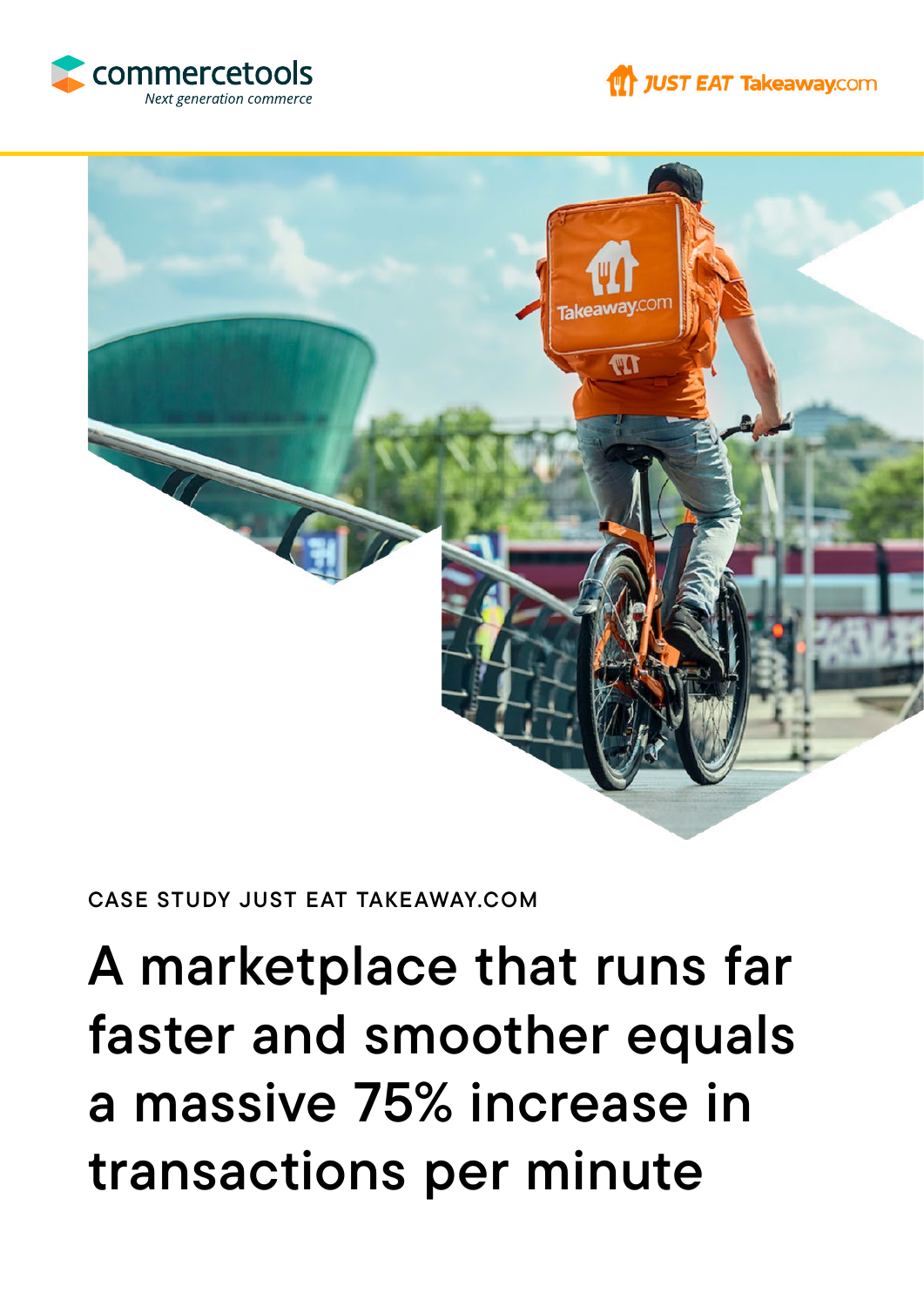## JUST EAT Takeaway.com

Just Eat Takeaway.com specializes in online food ordering and home delivery. The Dutch dot-com company is an intermediary online portal between the customer and the restaurants, where customers can order food online from restaurants' menus, and have it delivered by the restaurants directly to their homes.

COMPANY SIZE 3 Billion USD

MARKETS 23

**HEADQUARTERS** Amsterdam, Netherlands

INDUSTRY Food

BUSINESS MODEL B2B, B2C

WORKED WITH PARTNERS Dept, Prismic, Sunrise

## The Challenge

Just Eat Takeaway.com's online B2B marketplace enables restaurant owners to purchase both food and non-food items from third-party sellers. It originally ran on Magento 1, which did not meet their needs in terms of accepting online payments. When Magento 1 was phased out and required an update to Magento 2, the digital team at Just Eat Takeaway.com knew it was time to look for a better solution for their B2B commerce platform – one that could incorporate a seamless online payment system, as well as handle their ambitions to be data-driven and scale up big time.

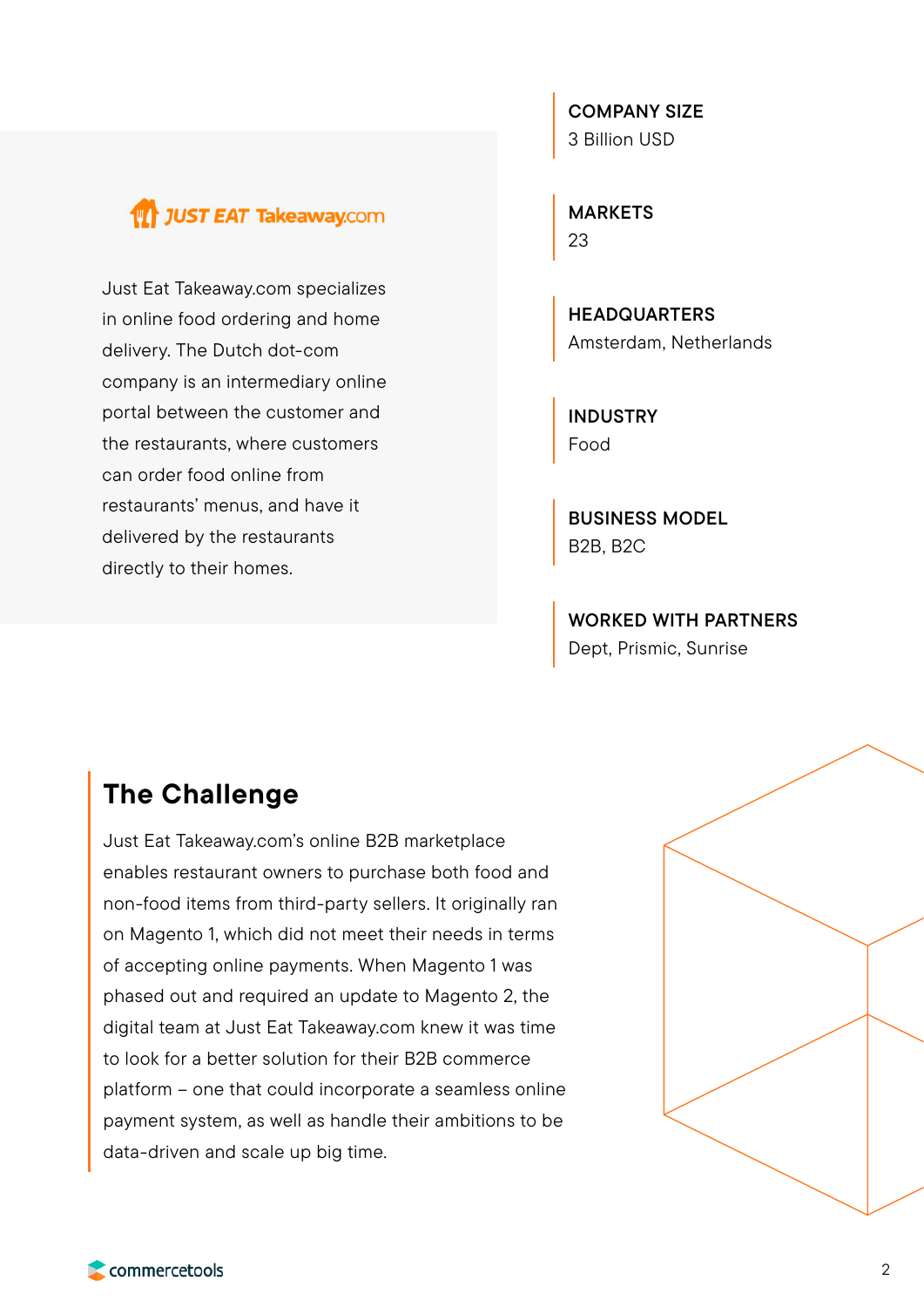

# The Solution

With the commercetools headless, API-first, microservicesbased approach at the helm, Just Eat Takeaway.com's new B2B platform can now easily integrate their business acquisitions and all the complexities involved in these types of mergers. This includes adding new currencies and languages, all while being capable of scaling up to add new products and third-party vendors.

With rapid changes in the food delivery market we needed a platform that can scale with us to even better support the needs of our partner restaurants. As a headless platform, commercetools gives us the flexibility, scalability and speed to support our ambitions. "

**Tr JUST EAT Takeaway.com** 

RICK KOOPMAN GLOBAL HEAD OF ECOMMERCE PARTNER MARKETING, JUST EAT TAKEAWAY.COM

### Why it was a success

Just Eat Takeaway.com launched their new platform for all their markets in September 2020 and saw positive results right away, including growth of up to 20 percent in their average order value. The solution provided by commercetools means Just Eat Takeaway.com's marketplace can also handle more API calls, a vastly higher number of product SKUs and even more transactions. Additionally, the performance of the online shop has improved immensely in terms of conversion rates, with transactions per minute increasing by 75%.